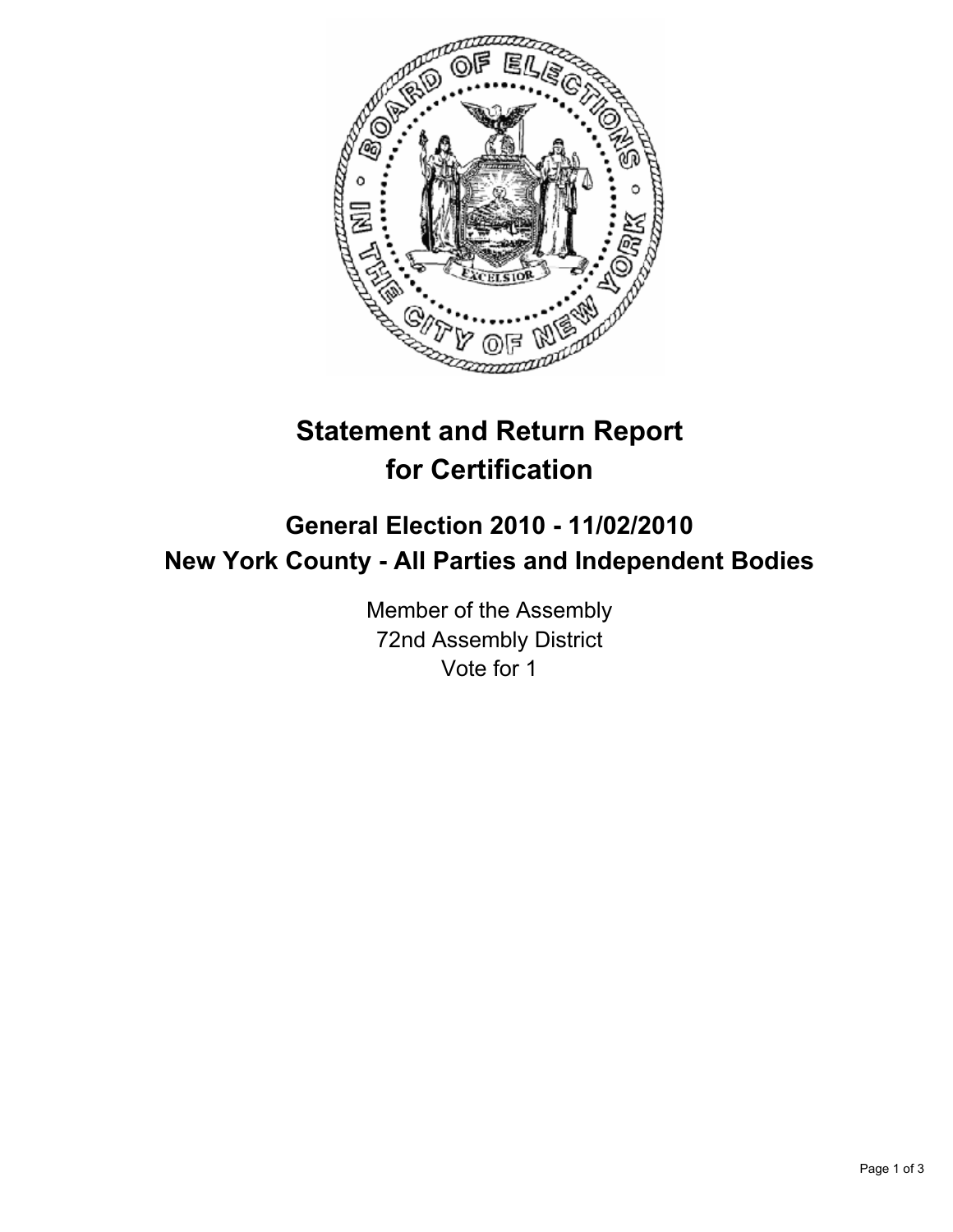

## **Assembly District 72**

| <b>PUBLIC COUNTER</b>                | 17,354         |
|--------------------------------------|----------------|
| <b>EMERGENCY</b>                     | 0              |
| ABSENTEE/MILITARY                    | 155            |
| <b>AFFIDAVIT</b>                     | 393            |
| <b>Total Ballots</b>                 | 18,028         |
| GUILLERMO LINARES (DEMOCRATIC)       | 13,052         |
| DAN RUSSO (REPUBLICAN)               | 1,382          |
| GUILLERMO LINARES (WORKING FAMILIES) | 1,113          |
| <b>ADAM SIMON (WRITE-IN)</b>         | 1              |
| ANDY M (WRITE-IN)                    | 1              |
| BEELZABUD (WRITE-IN)                 | 1              |
| CHRISTINA MARIE DIAMOND (WRITE-IN)   | 1              |
| HOWARD SYRIAQUE (WRITE-IN)           | 1              |
| JESSICA M FELDMAN (WRITE-IN)         | 1              |
| JULISSA GOMEZ (WRITE-IN)             | 1              |
| MICHAEL LEVINE (WRITE-IN)            | 1              |
| MICHAEL MULGREW (WRITE-IN)           | $\overline{2}$ |
| MICKEY MOUSE (WRITE-IN)              | 1              |
| NONE (WRITE-IN)                      | $\overline{2}$ |
| STEVE MALLORCA (WRITE-IN)            | 1              |
| VOID (WRITE-IN)                      | $\overline{2}$ |
| <b>Total Votes</b>                   | 15,563         |
| Unrecorded                           | 2,465          |